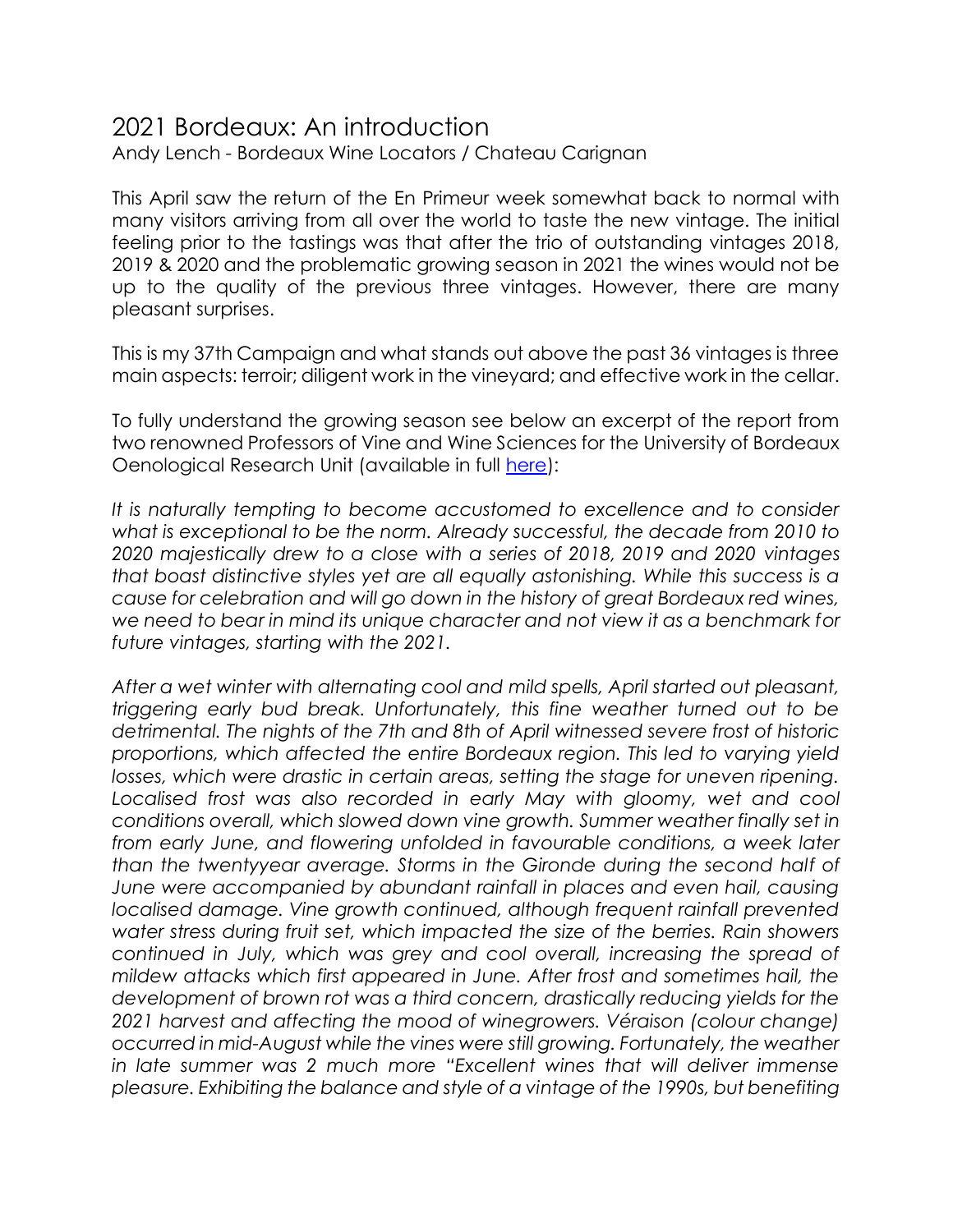*from all the agronomic progress and technical savoir faire of the present, the best*  2021 reds are better than anyone could have dared to hope. Thanks to rather *cool conditions in 2021, Bordeaux's white grapes preserved acidity and vibrant aromatics, delivering the finest set of dry whites since 2017. Chiseled and intense, they exhibit considerable potential. 2021 also had the makings of a profound vintage in the Sauternais." - William Kelley, Wine Advocate 2 conducive to*  ripening, with long-awaited dry, sunny spells and significant variations between day and night-time temperatures. The red wine harvest started much later than *previous vintages, and was underway in most estates in late September, under ominous skies. The berries were large, with a high malic acid content and the lowest sugar levels observed in a long time. The Indian summer proved providential in this late-ripening vintage. Sunny skies in October prompted the ripening of the Cabernets, which were harvested in very favourable conditions.* 

*The dry white wine grapes were picked during the first twenty days of September. The cool summer preserved good acidity and the aromatic potential of the grapes, which were harvested in good condition.* 

*Unfortunately, the Sauternes region was severely affected by frost and hail in 2021. In plots partially spared from damage, the spread of Botrytis cinerea was delayed by cool summer temperatures. Mid-September rainfall accelerated the development of noble rot in perfectly ripe grapes which had higher acidity compared to previous vintages. Satisfying the need for alternating weather conditions to produce great botrytised sweet white wines, the fine weather in October helped to concentrate the grapes, which were harvested in two to three passes.* 

#### *This vintage helps to measure the viticultural progress made by Bordeaux winegrowers.*

*As a result of frost, hail, and vine diseases, yields varied significantly from one area to the next, and sometimes within the same estate. They are, on average, much lower compared to 2020. This is what distinguishes the 2021 vintage from a vintage such as the 2014, which was marked by similar weather conditions but produced much higher volumes. While the red wines do not display the same intensity and concentration as the three previous vintages at the start of ageing, there are some great successes on both banks. 2021 will be remembered as a particularly challenging vintage for winegrowers, whose hard work and efforts were fortunately rewarded by a providential Indian summer.* - Professor Laurence Geny and Professor Axel Marchal

Having reviewed the weather pattern you can see the tremendous challenges the vigneron was faced with throughout the growing season. The 2021 vintage is a testament to what will finally be in the bottle. Usually there a certain commune or two that is universally agreed to be the commune of the vintage, but in 2021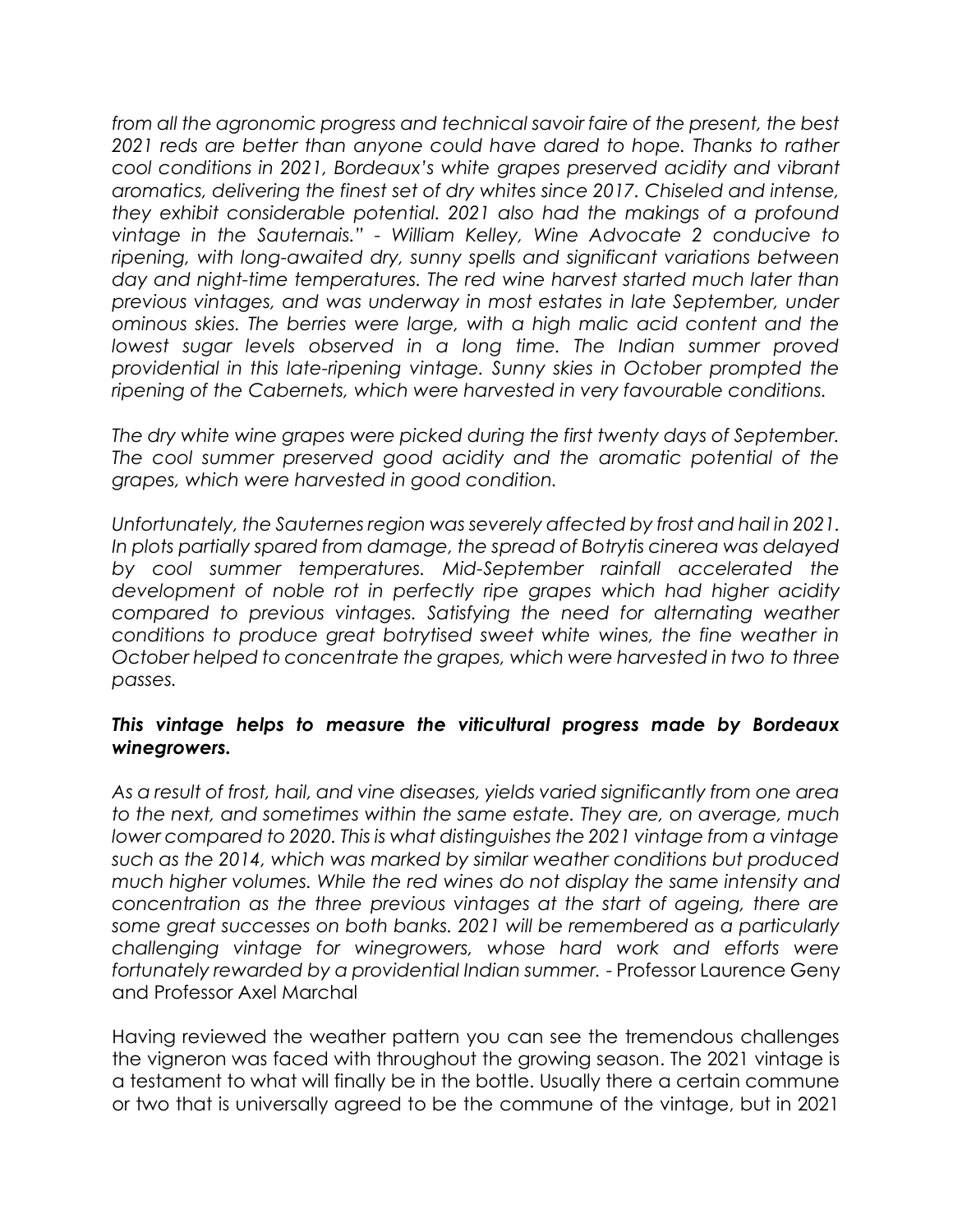there are excellent wines from all of the communes. The white wines are especially good this year. Due to the varied weather patterns we have a return to wines with great freshness and balance with average alcohol levels 1-1.5% lower than the past three vintages. Most of the top properties have made very good to excellent wines, however quantities at many properties are drastically reduced. This is a vintage in which you should do your research thoroughly, and, as ever, our sales team is available to aid you in this process.

## WINES OF THE VINTAGE

- Cheval Blanc
- Figeac
- Haut Brion Blanc
- La Mission Haut Brion Blanc
- La Conseillante
- Lafleur
- Lafite Rothschild
- Latour
- Leoville Barton
- Leoville Poyferre
- Leoville las Cases
- Le Pin
- Les Carmes Haut Brion
- L'Evangile
- Mouton Rothschild
- Palmer
- Pichon Lalande
- Vieux Château Certan

# STANDOUT MID-RANGE WINES

- Alter Ego de Palmer
- d'Armailhac
- Canon
- Clerc Milon
- Clinet
- Grand Puy Lacoste
- Gruaud Larose
- Guillot Clauzel
- Leoville Barton
- Leoville Poyferre
- Pontet Canet
- Pavie Macquin
- Rauzan Segla